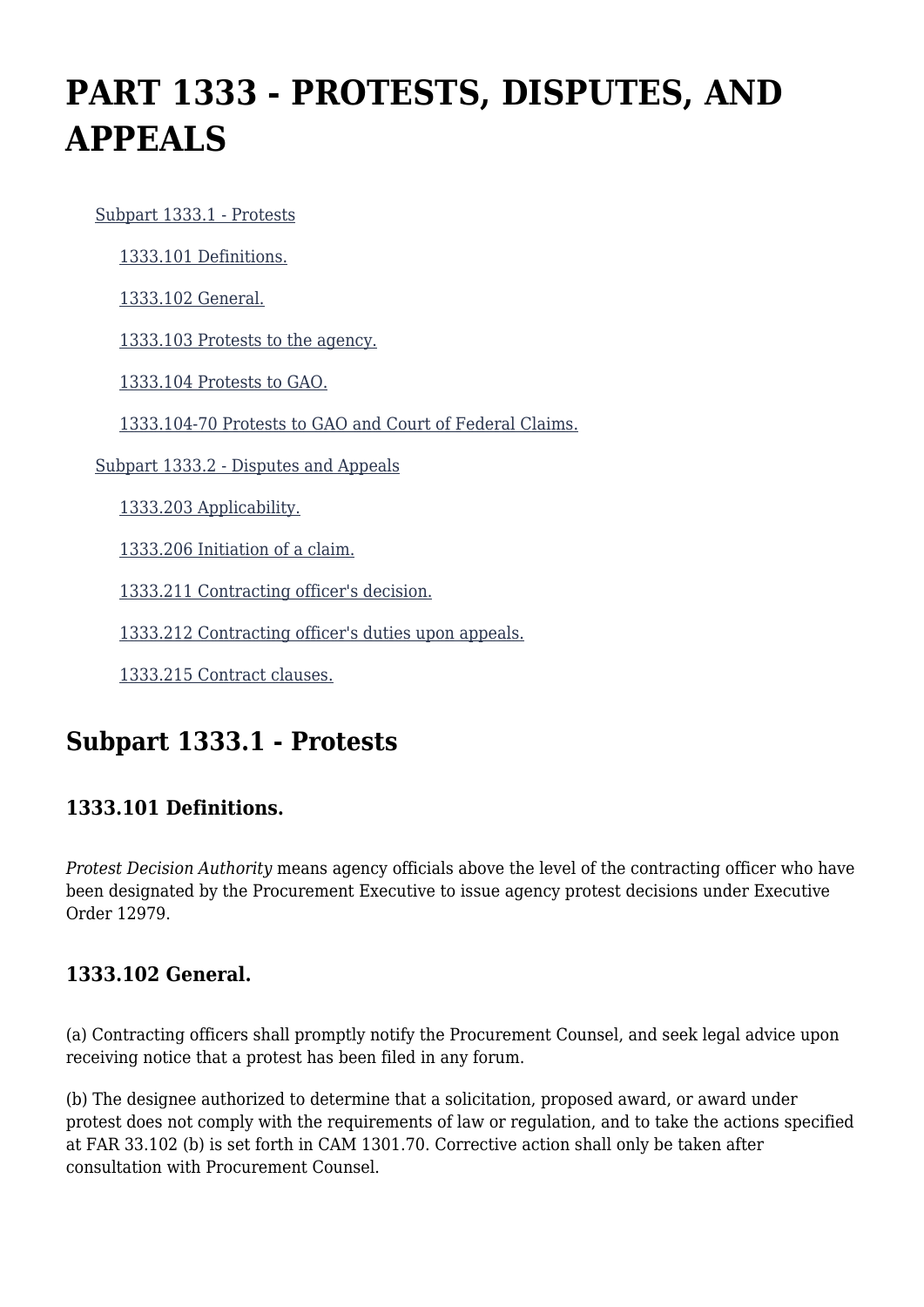### **1333.103 Protests to the agency.**

(a) Insert provision 1352.233-70, *Agency Protests,* in all DOC solicitations, except these issued by the U.S. Patent and Trademark Office.

(b) All agency protest decisions shall be reviewed by Procurement Counsel before submission to the protester.

### **1333.104 Protests to GAO.**

# **1333.104-70 Protests to GAO and Court of Federal Claims.**

(a) Insert clause 1352.233-71, *GAO and Court of Federal Claims Protests,* in all DOC solicitations, except those for the U.S. Patent and Trademark Office.

(b) Only Procurement Counsel shall communicate with the Government Accountability Office (GAO), the Court of Federal Claims and the Department of Justice regarding applicable protests. Procurement Counsel shall be responsible for preparation and submission of the agency report to the GAO and litigation reports to the Department of Justice.

(c) The designee authorized to authorize, on a nondelegable basis, the award of a contract when the agency has received notice from the GAO of a preaward protest filed directly with the GAO is set forth in CAM 1301.70.

(d) The designee authorized to authorize, on a nondelegable basis, contract performance notwithstanding protest after award is set forth in CAM 1301.70.

(e) The designee authorized to report and explain the reasons why the agency has not fully implement GAO recommendations with respect to a protest is set forth in CAM 1301.70.

# **Subpart 1333.2 - Disputes and Appeals**

# **1333.203 Applicability.**

The designee authorized to determine that the application of the Contract Disputes Act of 1978 to a contract with an international organization or a subsidiary body of that organization would not be in the public interest is set forth in CAM 1301.70.

### **1333.206 Initiation of a claim.**

Contracting officers shall promptly notify Procurement Counsel and seek legal advice upon receiving a contractor claim.